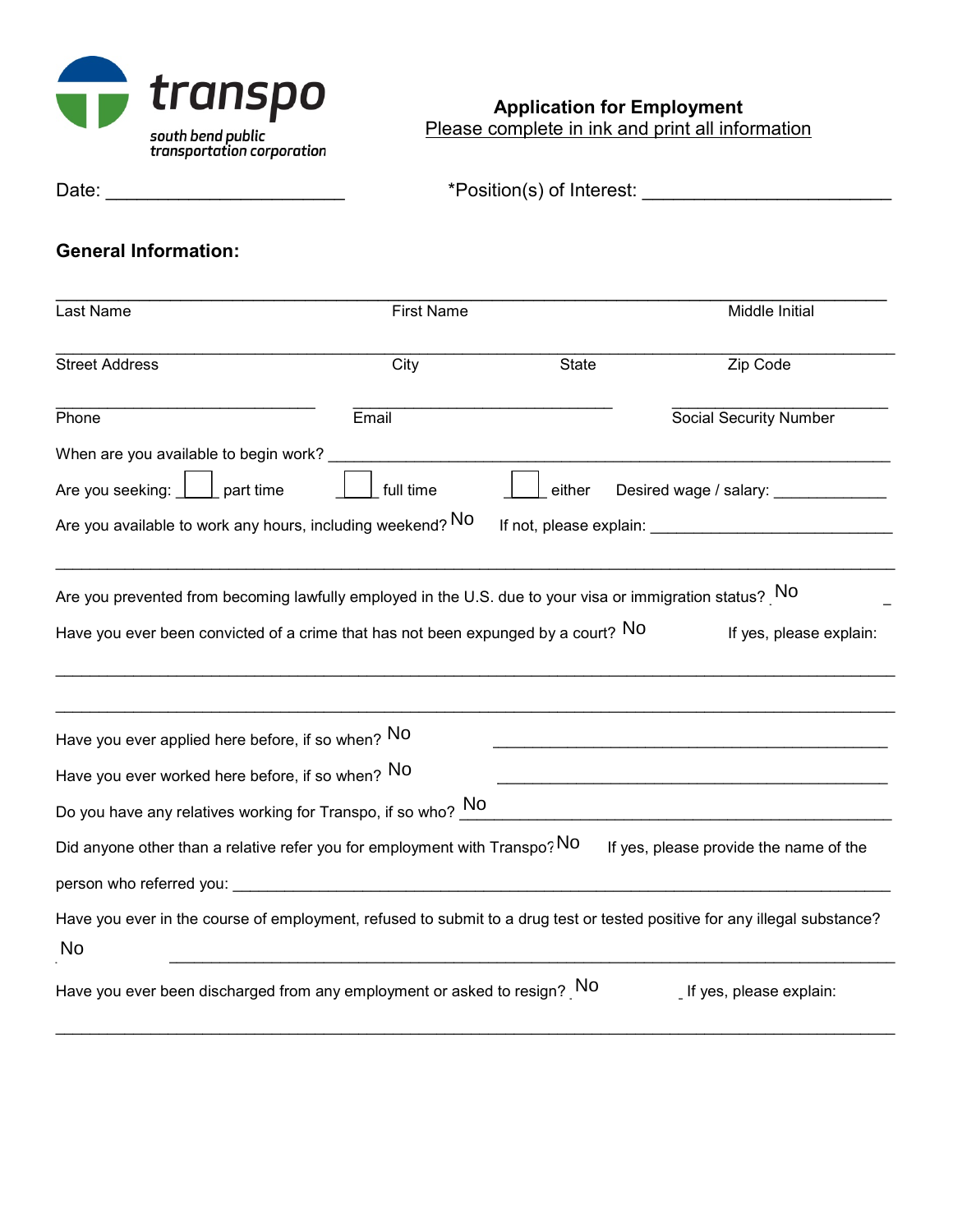### **Education:**

| Circle the Highest Grade Completed:                                | High School: 4<br>Graduate School: N/A                                                                                                                                                                                         | N/A<br>College:<br>Technical/Trade: N/A |  |  |
|--------------------------------------------------------------------|--------------------------------------------------------------------------------------------------------------------------------------------------------------------------------------------------------------------------------|-----------------------------------------|--|--|
| Name and Location of High School:                                  |                                                                                                                                                                                                                                |                                         |  |  |
|                                                                    | Name and Location of College: Name of the state of the state of the state of the state of the state of the state of the state of the state of the state of the state of the state of the state of the state of the state of th |                                         |  |  |
| Name and Location of Graduate School:                              |                                                                                                                                                                                                                                |                                         |  |  |
| Name and Location of Technical or Trade School:                    |                                                                                                                                                                                                                                |                                         |  |  |
| If you did not graduate from high school, do you have a GED? $N/A$ |                                                                                                                                                                                                                                |                                         |  |  |

# **Experience & Qualifications:**

| Do you have a valid driver's license? No<br>State Licensed In:                                                                                                                                                                                     |
|----------------------------------------------------------------------------------------------------------------------------------------------------------------------------------------------------------------------------------------------------|
| Type of License: L<br>Operators<br>CDL Class A<br>CDL Class B<br>For-Hire Endorsement                                                                                                                                                              |
| Does your license have a Public Passenger Endorsement: NO                                                                                                                                                                                          |
| License Number: Web and the contract of the contract of the contract of the contract of the contract of the contract of the contract of the contract of the contract of the contract of the contract of the contract of the co<br>Expiration Date: |
| A. Have you ever been denied a license, permit or privilege to operate a motor vehicle? $No$                                                                                                                                                       |
| B. Has any license, permit or privilege ever been suspended or revoked? NO                                                                                                                                                                         |
| If answer to A or B is yes, please explain:                                                                                                                                                                                                        |
| Have you had any special courses or training that will help you as a driver? N/A<br>If yes, please list courses and/or<br>training:                                                                                                                |
|                                                                                                                                                                                                                                                    |

### **Please list accident record for the last seven (7) years. Attach additional sheet if more space is needed. If none, please write none.**

| Date of Accident | Nature of Accident | <b>Fatalities</b> | Injuries |
|------------------|--------------------|-------------------|----------|
|                  |                    |                   |          |

**Please list traffic convictions and forfeitures for the last seven (7) years (other than parking violations). If none, please write none.**

| Date of Conviction/Forfeiture | Location | Charge | Penalty |
|-------------------------------|----------|--------|---------|
|                               |          |        |         |
|                               |          |        |         |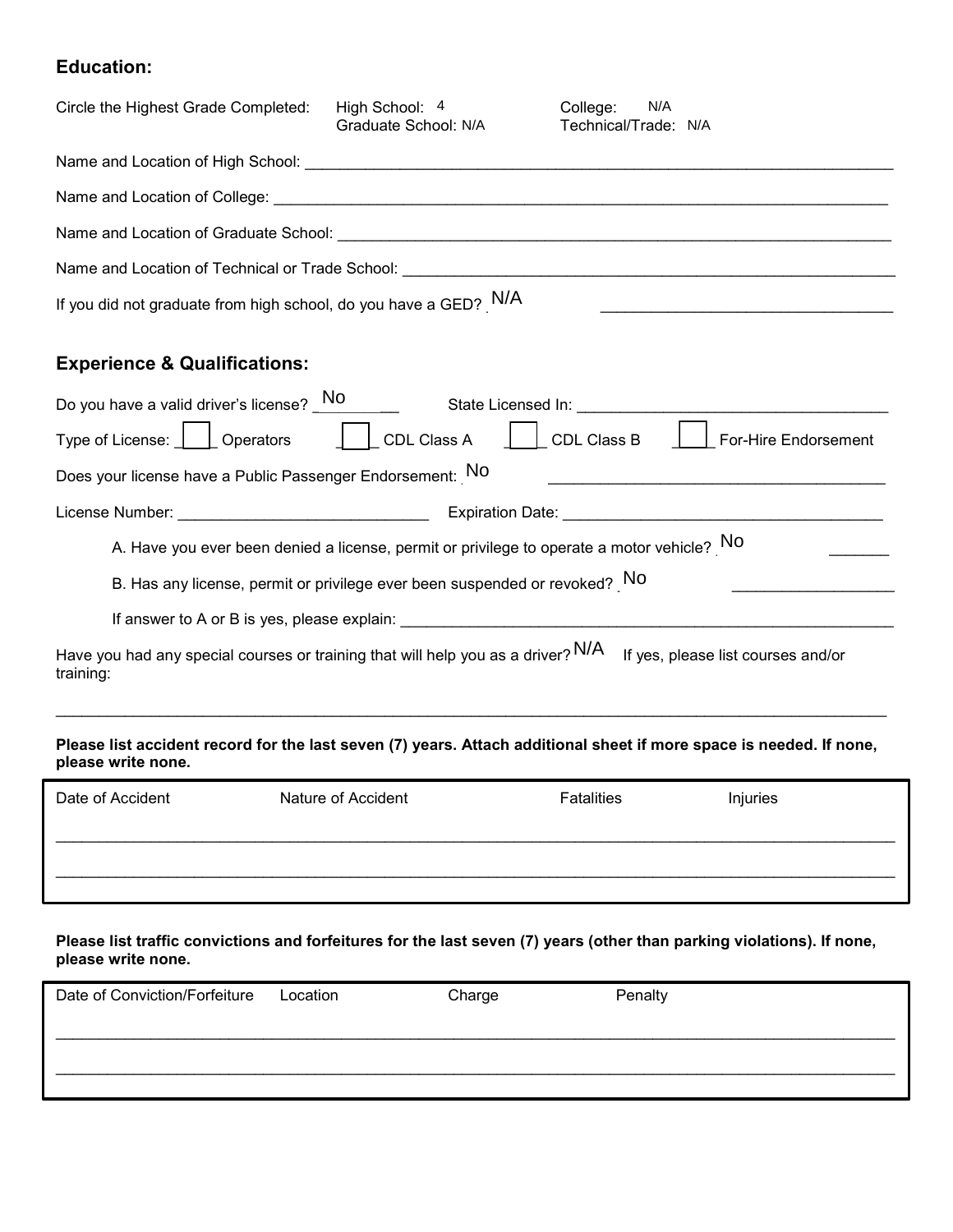### **List specific experience, including length of time, you have in the following areas:**

| Microsoft Office (Word, Excel, Outlook, Access, Power Point): [[11] Allen Microsoft Office (Word, Excel, Outlook, Access, Power Point): [[11] Allen Microsoft Office (Word, Excel, Outlook, Access, Power Point): [[11] Allen |
|-------------------------------------------------------------------------------------------------------------------------------------------------------------------------------------------------------------------------------|
| List specific mechanical experience, including length of time, you have in the following areas:                                                                                                                               |
|                                                                                                                                                                                                                               |
|                                                                                                                                                                                                                               |
|                                                                                                                                                                                                                               |
|                                                                                                                                                                                                                               |
|                                                                                                                                                                                                                               |
|                                                                                                                                                                                                                               |

**List any other experience and/or skills you feel are relevant to the position for which you are applying:**

### **Employment History**:

**All applicants must provide the following information on all employers during the last seven (7) years. Complete mailing address, street number, city, state, zip code, and phone number with area code. List the most recent employers first. Be sure to complete ALL questions on each job. If necessary, attach an additional sheet.**

\_\_\_\_\_\_\_\_\_\_\_\_\_\_\_\_\_\_\_\_\_\_\_\_\_\_\_\_\_\_\_\_\_\_\_\_\_\_\_\_\_\_\_\_\_\_\_\_\_\_\_\_\_\_\_\_\_\_\_\_\_\_\_\_\_\_\_\_\_\_\_\_\_\_\_\_\_\_\_\_\_\_\_\_\_\_\_\_\_\_\_\_\_\_\_\_\_

### **EMPLOYER:**

|                  | Phone: _______________________                                                                                                                                                                                                       |
|------------------|--------------------------------------------------------------------------------------------------------------------------------------------------------------------------------------------------------------------------------------|
|                  |                                                                                                                                                                                                                                      |
|                  | Dates of Employment: Start Date (month/year): _________________________End Date: (month/year): ____________________                                                                                                                  |
|                  |                                                                                                                                                                                                                                      |
|                  |                                                                                                                                                                                                                                      |
|                  |                                                                                                                                                                                                                                      |
|                  | May We Contact: <u>New Yors New York Contact Person/Title: New York Contact Person/Title: New York Contact: New York Contact Person/Title: New York Contact: New York Contact: New York Contact: New York Contact: New York Cont</u> |
| <b>EMPLOYER:</b> |                                                                                                                                                                                                                                      |
|                  | Phone: ______________________                                                                                                                                                                                                        |
|                  |                                                                                                                                                                                                                                      |
|                  | Dates of Employment: Start Date (month/year): ________________________End Date: (month/year): ________________                                                                                                                       |
|                  |                                                                                                                                                                                                                                      |
|                  |                                                                                                                                                                                                                                      |
|                  |                                                                                                                                                                                                                                      |
|                  |                                                                                                                                                                                                                                      |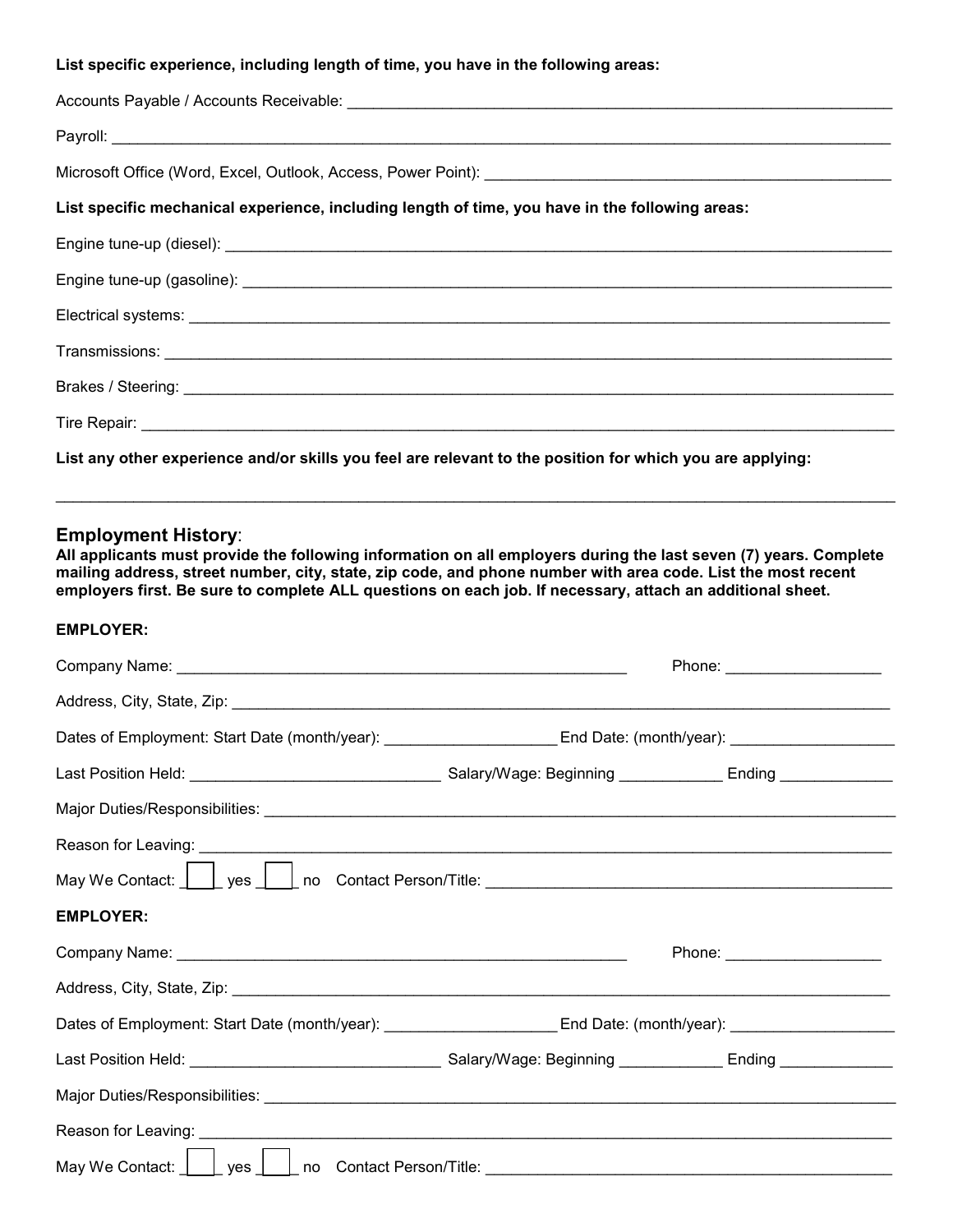#### **EMPLOYER:**

|                                                                                                                                                                                                                                      | Phone: ______________________ |
|--------------------------------------------------------------------------------------------------------------------------------------------------------------------------------------------------------------------------------------|-------------------------------|
|                                                                                                                                                                                                                                      |                               |
| Dates of Employment: Start Date (month/year): _________________________End Date: (month/year): ____________________                                                                                                                  |                               |
|                                                                                                                                                                                                                                      |                               |
|                                                                                                                                                                                                                                      |                               |
|                                                                                                                                                                                                                                      |                               |
| May We Contact: <u>New Yors New York Contact Person/Title: New York New York Contact: New York Online Contact Person/Title: New York New York Online Contact Person/Title: New York Online Contact New York Online Contact New Y</u> |                               |
| <b>EMPLOYER:</b>                                                                                                                                                                                                                     |                               |
|                                                                                                                                                                                                                                      |                               |
|                                                                                                                                                                                                                                      |                               |
| Dates of Employment: Start Date (month/year): _________________________End Date: (month/year): _______________                                                                                                                       |                               |
|                                                                                                                                                                                                                                      |                               |
|                                                                                                                                                                                                                                      |                               |
|                                                                                                                                                                                                                                      |                               |
|                                                                                                                                                                                                                                      |                               |
|                                                                                                                                                                                                                                      |                               |
|                                                                                                                                                                                                                                      |                               |

#### **APPLICANT'S STATEMENT**

I certify that all statements made on this application for employment, and in any subsequently executed medical questionnaire, are true and correct to the best of my knowledge. I understand that if any false information, omissions, or misrepresentations are discovered, the application will be rejected and, if I am employed, will be grounds for discipline up to and including termination of my employment.

\_\_\_\_\_\_\_\_\_\_\_\_\_\_\_\_\_\_\_\_\_\_\_\_\_\_\_\_\_\_\_\_\_\_\_\_\_\_\_\_\_\_\_\_\_\_\_\_\_\_\_\_\_\_\_\_\_\_\_\_\_\_\_\_\_\_\_\_\_\_\_\_\_\_\_\_\_\_\_\_\_\_\_\_\_\_\_\_\_\_\_\_\_\_\_\_\_

I understand that the Fair Credit Report Act, Public Law 91-508, requires that I be advised that routine inquiry may be made during Transpo's initial or subsequent processing which will provide applicable information concerning character and general reputation. I also understand that upon written request, additional information as to the nature and scope of the inquiry, if one is made, will be provided to me.

I authorize Transpo and its representatives to inquire of all former employers, or others who know me of know of me. It is agreed and understood that Transpo and its agents may conduct background evaluations to ascertain any and all information of concern, whether same is of record or not, and I release all employers and persons named herein from all liability for any damages on account of their furnishing such information.

I authorize Transpo to request and obtain my Motor Vehicle Report for consideration of my application for employment.

I acknowledge that any offer of employment is conditional upon successful completion of a drug screen and DOT physical examination. I further acknowledge that I have not been subjected to and refused to take and/or failed any drug screen or alcohol test during the 24 calendar month period preceding the date listed below.

I understand that should an employment offer be extended to me and accepted that I will full adhere to the policies, rules and regulations of employment with Transpo.

I certify that I have read, understand and agree to the above.

**Applicant's Signature:** \_\_\_\_\_\_\_\_\_\_\_\_\_\_\_\_\_\_\_\_\_\_\_\_\_\_\_\_\_\_\_\_\_\_\_\_\_\_\_\_\_\_\_\_\_\_\_\_\_\_\_\_\_\_\_\_\_\_\_\_ **Date:** \_\_\_\_\_\_\_\_\_\_\_\_\_\_\_\_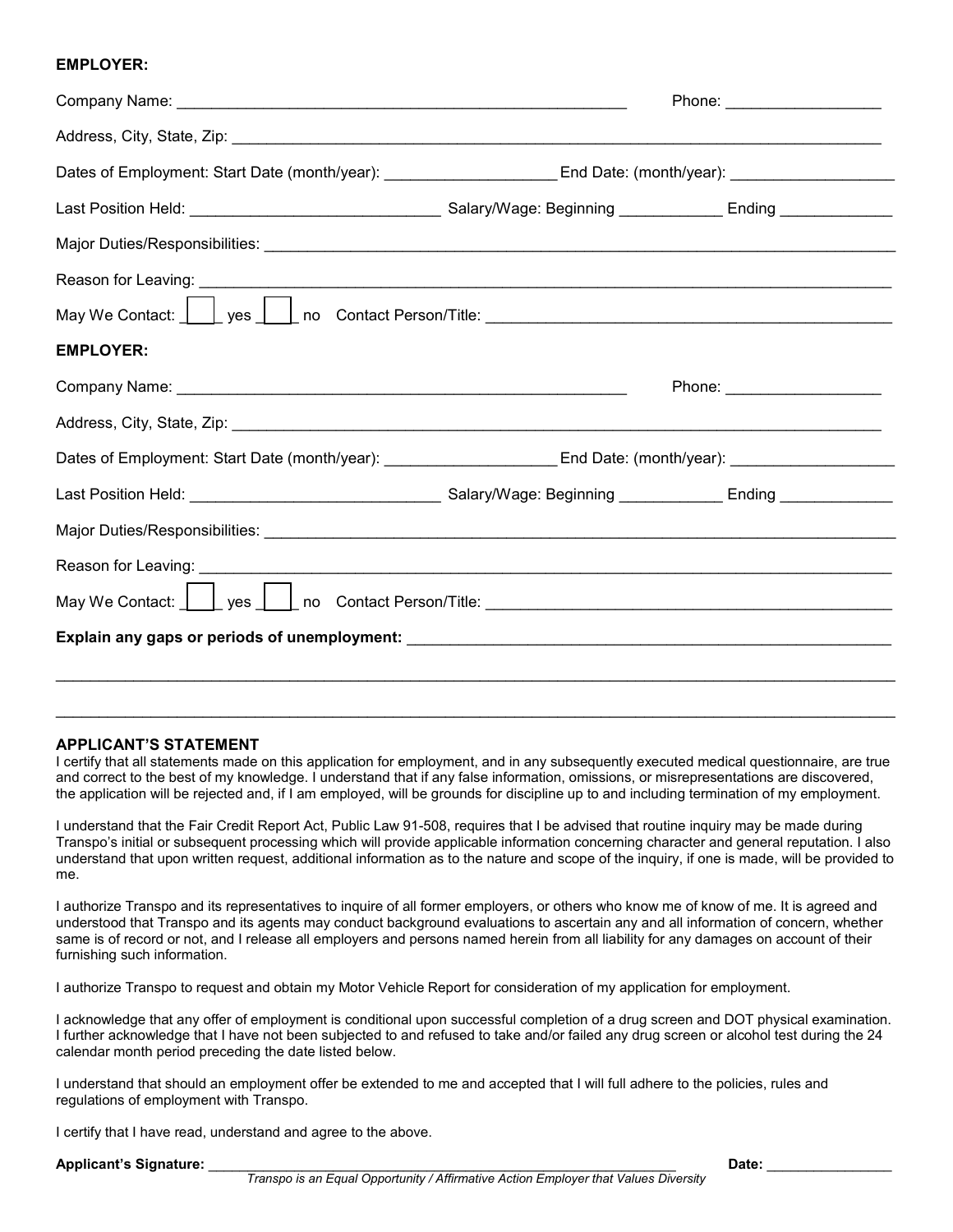

### **VOLUNTARY SELF-IDENTIFCATION FORM**

South Bend Public Transportation Corporation (Transpo) is an equal opportunity / affirmative action employer. As such, we are subject to certain governmental recordkeeping and reporting requirements for the administration of civil rights laws and regulations. To comply with these laws, we invite you to voluntarily self-identify your ethnicity/race, disability and veteran status. Self-identification is voluntary and there will be no negative consequences if you elect not to disclose this information. The information obtained will be kept confidential and will only be used in accordance with the provisions of applicable laws, executive orders, and regulations. When reported, the data will not identify any specific individual.

Regardless of whether or not you choose to self-identify, completion of this form is mandatory. If you do not wish to selfidentify, please check the "decline to disclose" box.

# **EMPLOYEE INFORMATION**

### *(Please print legibly in blue or black ink)*

| <b>Employee Name:</b> |                |
|-----------------------|----------------|
| <b>Work Location:</b> |                |
| Gender:               | Male<br>Female |

### **ETHNICITY**

| culture or origin regardless of race)?                                                                                                                                                                 |  | Are you Hispanic or Latino (A person of Cuban, Mexican, Puerto Rican, South or Central American, or other Spanish |
|--------------------------------------------------------------------------------------------------------------------------------------------------------------------------------------------------------|--|-------------------------------------------------------------------------------------------------------------------|
|                                                                                                                                                                                                        |  | Yes       No       Decline to Disclose                                                                            |
| If you checked "Yes" to the question above, please do not fill out the RACE section of this form.<br>If you checked "No" to the question above, please check ONE description under RACE section below. |  |                                                                                                                   |

#### **RACE**

| <b>WHITE</b> (Not Hispanic or Latino)                                                                               |
|---------------------------------------------------------------------------------------------------------------------|
| A person having origins in any of the original peoples of Europe, North Africa, or the Middle East                  |
| BLACK OR AFRICAN AMERICAN (Not Hispanic or Latino)                                                                  |
| A person having origins in any of the Black racial groups of Africa                                                 |
| NATIVE HAWAIIAN OR OTHER PACIFIC ISLANDER (Not Hispanic or Latino)                                                  |
| A person having origins in any of the peoples of Hawaii, Guam, Samoa, or other Pacific Islands                      |
| ASIAN (Not Hispanic or Latino)                                                                                      |
| A person having origins in an of the original peoples of the Far East, Southeast Asia, or the Indian subcontinent   |
| including, for example, Cambodia, China, India, Japan, Korea, Malaysia, Pakistan, the Philippine Islands, Thailand, |
| and Vietnam                                                                                                         |
| AMERICAN INDIAN OR ALASKAN NATIVE (Not Hispanic or Latino)                                                          |
| A person having origins in any of the original peoples of North and South America (including Central America), and  |
| who maintains tribal affiliation or community recognition                                                           |
| TWO OR MORE RACES (Not Hispanic or Latino)                                                                          |
| All persons who identify with more than one of the above five races                                                 |
| Decline to Disclose                                                                                                 |
|                                                                                                                     |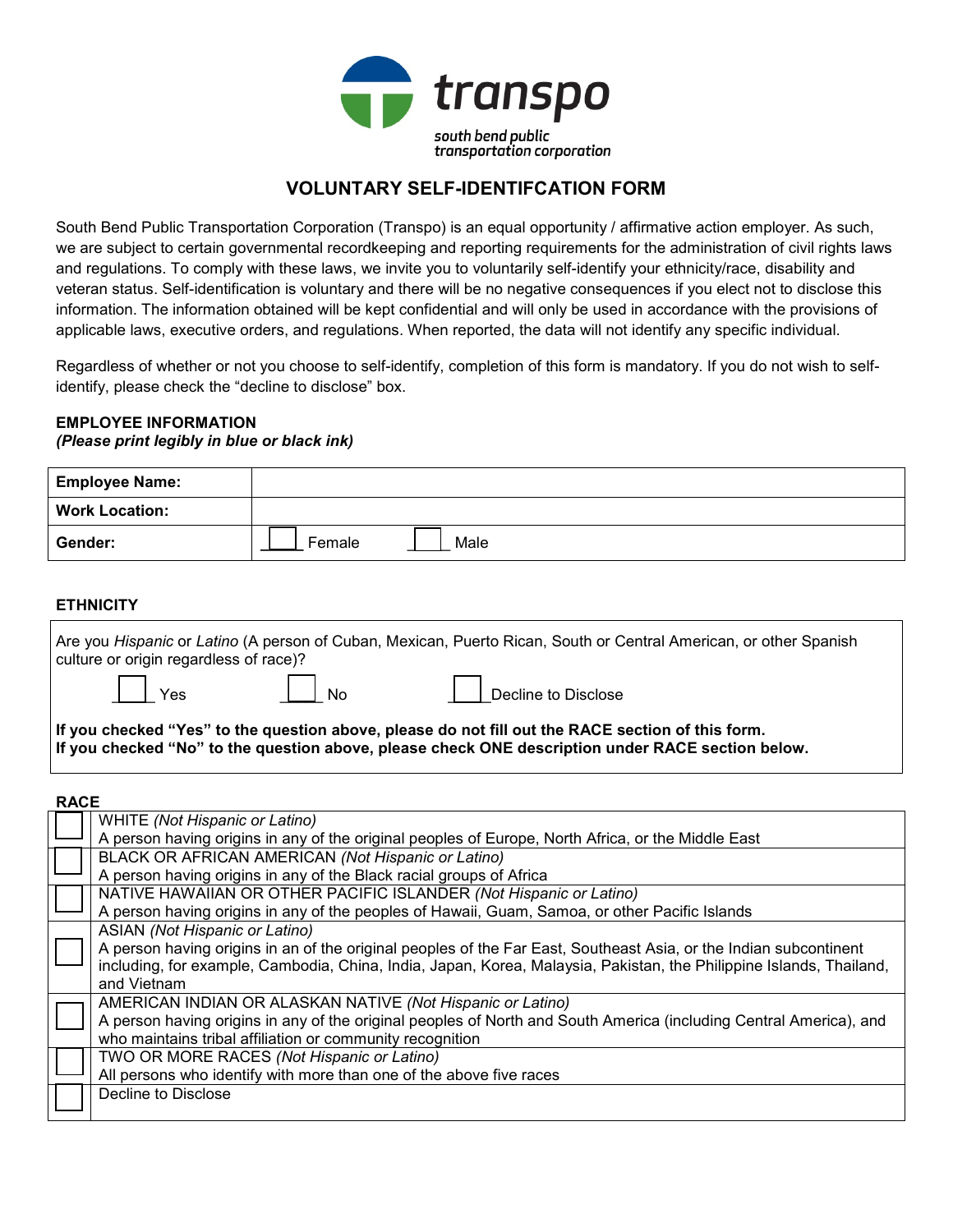## **VOLUNTARY SELF-IDENTIFICATION FORM (Continued)**

| <b>Employee Name:</b> |  |
|-----------------------|--|
| <b>Work Location:</b> |  |

#### **DISABILITY / VETERAN STATUS**

If you have a disability or are a veteran as defined below and you would like to be included in our affirmative action program, please tell us now and/or at any time in the future.

Information you submit about your disability will be kept confidential, except that (i) supervisors and managers may be informed regarding restrictions on the work or duties of individuals with disabilities, and regarding necessary accommodations; (ii) first aid and safety personnel may be informed, when and to the extent appropriate, if the condition might require emergency treatment; and (iii) government officials engaged in enforcing the Americans with Disabilities Act or laws administrated by the Office of the Federal Contract Compliance Programs may be informed.

If you are an individual with a disability or a disabled veteran and (a) would like to request an accommodation that would enable you to successfully perform the job for which you have received an offer of employment, or other types of positions within the company; or (b) would prefer to inform the company of this information verbally, please contact the Human Resource Department.

### **Please check ALL that apply below:**

| An individual with a disability is a person who (a) has a physical or mental impairment which substantially limits one<br>or more major life activities, (b) has record of such impairment; or (c) is regarded as having such impairment.                                                                                                                                                   |
|---------------------------------------------------------------------------------------------------------------------------------------------------------------------------------------------------------------------------------------------------------------------------------------------------------------------------------------------------------------------------------------------|
| Disabled Veteran means a veteran of the U.S. military, ground, naval, or air service who is entitled to compensation<br>(or who but for the receipt of military retired pay would be entitled to compensation) under laws administered by the<br>Department of Veterans Affairs, or a person who was discharged or released from active duty because of a service-<br>connected disability. |
| Recently Separated Veteran means a veteran separated during the three-year period beginning on the date of such<br>veteran's discharge or release from active duty in the U.S. military, ground, naval, or air service.<br>Date of Discharge:                                                                                                                                               |
| Armed Forces Service Medal Veteran means a veteran who, while serving on active duty in the U.S. military,<br>ground, naval, or air service, participated in a United States military operation for which an Armed Forces service<br>medal was awarded pursuant to Executive order 12985 (61 FR 2109)                                                                                       |
| Other Protected Veteran means a veteran who served on active duty in the U.S. Military, ground, naval, or air<br>service during a war or in a campaign or expedition for which a campaign badge has been authorized under laws<br>administered by the Department of Defense.                                                                                                                |
| None of the above                                                                                                                                                                                                                                                                                                                                                                           |
| Decline to disclose                                                                                                                                                                                                                                                                                                                                                                         |

**Employee Signature:**\_\_\_\_\_\_\_\_\_\_\_\_\_\_\_\_\_\_\_\_\_\_\_\_\_\_\_\_\_\_\_\_\_\_\_\_\_\_\_\_\_\_\_\_\_\_ **Date:**\_\_\_\_\_\_\_\_\_\_\_\_\_\_\_\_\_\_\_\_\_\_\_\_\_\_\_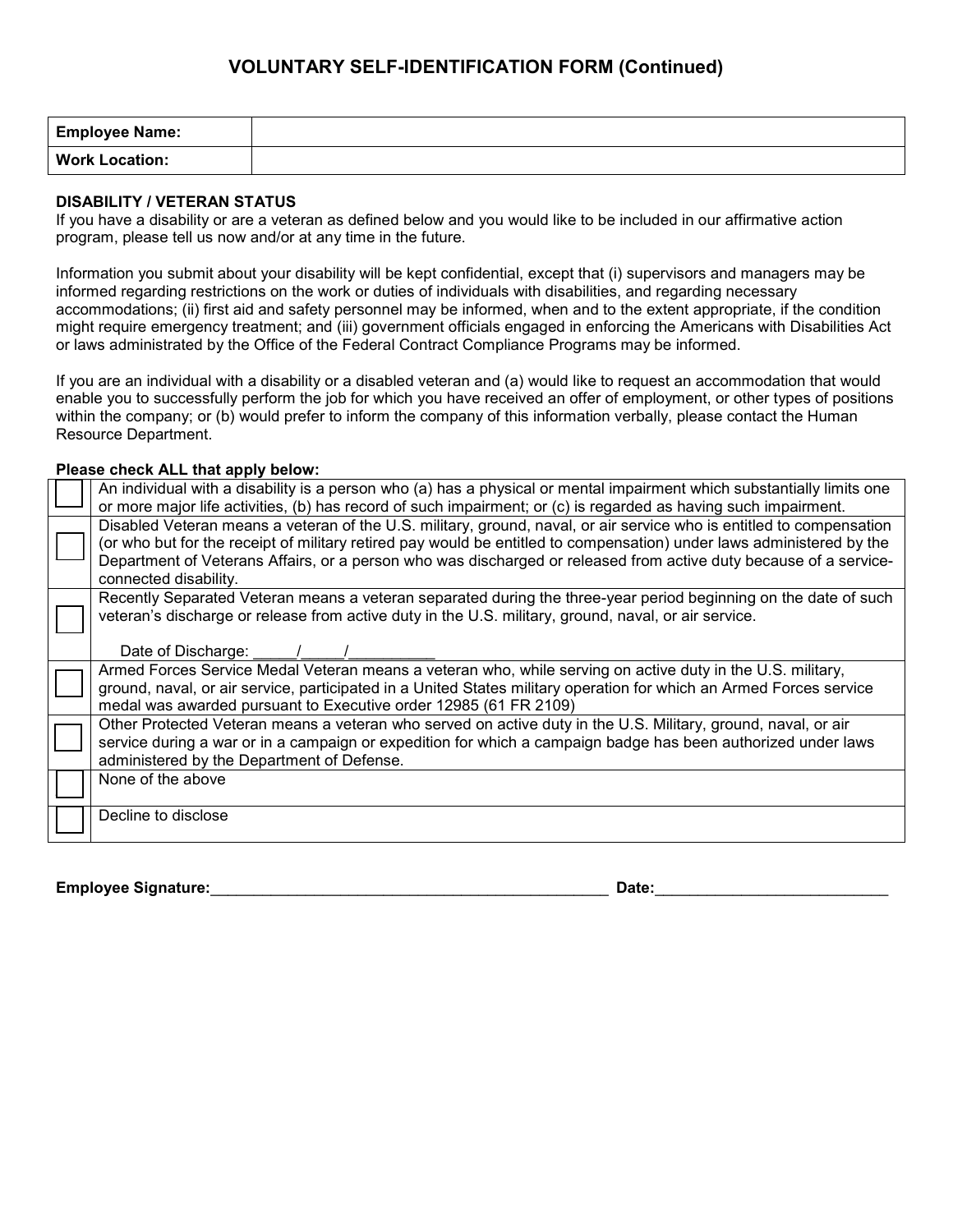

# **Pre-Employment Notification & Acknowledgement**

I understand and acknowledge that I will be required to undergo a urine drug test under the authority of the U.S. Department of Transportation (DOT), Federal Transit Administration (FTA) prior to being hired or transferred into a safety-sensitive position as defined in CFR Part 655 $^{\rm 1}$  $^{\rm 1}$  $^{\rm 1}$ . I understand and acknowledge that I will not be assigned to perform a safety-sensitive function unless my urine drug test has a verified negative result.

| (Print Name)                                                                                                                                                                                            |            | (Signature) | (Date)                                                                                   |  |
|---------------------------------------------------------------------------------------------------------------------------------------------------------------------------------------------------------|------------|-------------|------------------------------------------------------------------------------------------|--|
| Have you tested positive, or refused to test, on any DOT pre-employment drug or                                                                                                                         |            |             | alcohol test administered by an employer to which you applied for, but did not obtain, a |  |
| safety-sensitive position in the past two years? Please circle your response below:                                                                                                                     | <b>YES</b> | <b>NO</b>   |                                                                                          |  |
| If you answered YES, can you provide documentation that you successfully completed<br>the DOT return-to-duty requirements described in 49 CFR Part 40, Subpart O? Please<br>circle your response below: |            |             |                                                                                          |  |
|                                                                                                                                                                                                         | <b>YES</b> | <b>NO</b>   |                                                                                          |  |
| (Print Name)                                                                                                                                                                                            |            | (Signature) | (Date)                                                                                   |  |

l

<span id="page-6-0"></span><sup>&</sup>lt;sup>1</sup> A safety-sensitive function, as described in 49 CFR Part 655 Section 655.4, includes: (1) operating a revenue service vehicle; (2) operating a non-revenue service vehicle, when required to be operated by a CDL holder; (3) controlling dispatch or movement of a revenue service vehicle; (4) maintaining (including repairs, overhaul and rebuilding) a revenue service vehicle or equipment used in revenue service; or (5) carrying a firearm for security purposes.